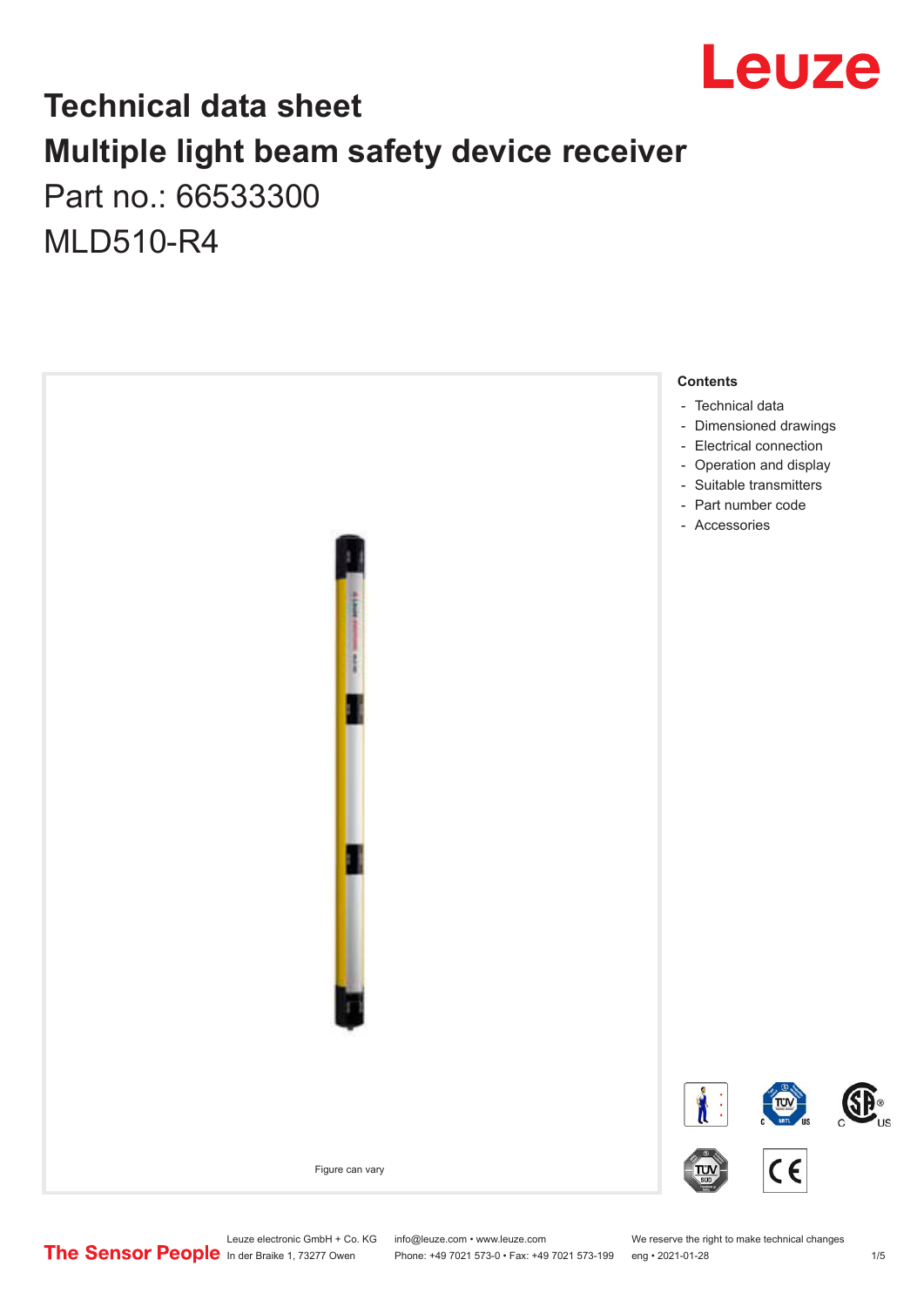## <span id="page-1-0"></span>**Technical data**

#### **Basic data**

| <b>Series</b>                    | <b>MLD 500</b>    |  |  |
|----------------------------------|-------------------|--|--|
| Device type                      | Receiver          |  |  |
| <b>Functions</b>                 |                   |  |  |
| <b>Functions</b>                 | Automatic restart |  |  |
| <b>Characteristic parameters</b> |                   |  |  |
| <b>Type</b>                      | 4, IEC/EN 61496   |  |  |
| <b>SIL</b>                       | 3, IEC 61508      |  |  |
| SIL CI                           | $3$ IFC/FN 62061  |  |  |

| <b>SILCL</b>           | 3, IEC/EN 62061           |
|------------------------|---------------------------|
| Performance Level (PL) | e, EN ISO 13849-1         |
| MTTF <sub>a</sub>      | 204 years, EN ISO 13849-1 |
| $PFH_n$                | 6.6E-09 per hour          |
| Mission time $T_{M}$   | 20 years, EN ISO 13849-1  |
| Category               | 4, EN ISO 13849           |
|                        |                           |

#### **Optical data**

| <b>Number of beams</b> |  |
|------------------------|--|
| Beam spacing           |  |

#### **Electrical data**

**Protective circuit COVER COVER COVER COVER COVER COVER COVER COVER COVER COVER COVER COVER COVER COVER COVER** 

Short circuit protected

**4 Piece(s) Beam spacing** 300 mm

#### **Performance data**

**Supply voltage U<sub>B</sub>** 

24 V, DC, -20 ... 20 % **Current consumption, max.** 150 mA, Without external load **Fuse** External with max. 3 A

#### **Outputs**

**Number of safety-related switching**  2 Piece(s) **outputs (OSSDs)**

#### **Safety-related switching outputs**

| <b>Type</b>                  | Safety-related switching output OSSD |
|------------------------------|--------------------------------------|
| Switching voltage high, min. | 18.2 V                               |
| Switching voltage low, max.  | 2.5V                                 |
| Switching voltage, typ.      | 23 V                                 |
| Voltage type                 | DC.                                  |
| Current load, max.           | 380 mA                               |
| <b>Load inductivity</b>      | 2,200,000 µH                         |
| Load capacity                | $0.3 \mu F$                          |
| Residual current, max.       | $0.2 \text{ mA}$                     |
| Residual current, typ.       | $0.002 \, \text{mA}$                 |
| Voltage drop                 | 1 <sub>V</sub>                       |

#### **Safety-related switching output 1 Assignment** Connection 1, pin 2 **Switching element** Transistor, PNP

#### **Safety-related switching output 2 Assignment** Connection 1, pin 4

**Switching element** Transistor, PNP

#### **Timing**

**Response time** 25 ms

**Restart delay time** 100 ms

| <b>Connection</b>                                                       |                            |
|-------------------------------------------------------------------------|----------------------------|
| <b>Number of connections</b>                                            | 1 Piece(s)                 |
| <b>Connection 1</b>                                                     |                            |
| <b>Function</b>                                                         | Machine interface          |
| <b>Type of connection</b>                                               | Connector                  |
| <b>Thread size</b>                                                      | M <sub>12</sub>            |
| <b>Material</b>                                                         | Metal                      |
| No. of pins                                                             | $5 - pin$                  |
|                                                                         |                            |
| <b>Cable properties</b><br>Permissible conductor cross<br>section, typ. | $0.25$ mm <sup>2</sup>     |
| Length of connection cable, max.                                        | 100 <sub>m</sub>           |
| Permissible cable resistance to<br>load, max.                           | $200 \Omega$               |
| Mechanical data                                                         |                            |
| Dimension (W x H x L)                                                   | 52 mm x 1,000 mm x 64.7 mm |
| <b>Housing material</b>                                                 | Metal                      |
| <b>Metal housing</b>                                                    | Aluminum                   |
| Lens cover material                                                     | Plastic / PMMA             |
| Material of end caps                                                    | Diecast zinc               |
| Net weight                                                              | $2,200$ g                  |
| <b>Housing color</b>                                                    | Yellow, RAL 1021           |
| <b>Type of fastening</b>                                                | Groove mounting            |
|                                                                         | Swivel mount               |
|                                                                         |                            |
| <b>Operation and display</b>                                            |                            |
| <b>Type of display</b>                                                  | LED                        |
| <b>Number of LEDs</b>                                                   | 1 Piece(s)                 |
| Environmental data                                                      |                            |
| Ambient temperature, operation                                          | $-30$ 55 °C                |
| Ambient temperature, storage                                            | $-4075 °C$                 |
| <b>Relative humidity (non-condensing)</b>                               | 095%                       |
| <b>Certifications</b>                                                   |                            |
| Degree of protection                                                    | IP 67                      |
| <b>Protection class</b>                                                 | Ш                          |
| <b>Certifications</b>                                                   | c CSA US                   |
|                                                                         | c TÜV NRTL US              |
|                                                                         | TÜV Süd                    |
| <b>US patents</b>                                                       | US 6,418,546 B             |
|                                                                         | US 7,741,595 B             |
| <b>Classification</b>                                                   |                            |
| <b>Customs tariff number</b>                                            | 85365019                   |
| eCl@ss 5.1.4                                                            | 27272703                   |
| eCl@ss 8.0                                                              | 27272703                   |
| eCl@ss 9.0                                                              | 27272703                   |
| eCl@ss 10.0                                                             | 27272703                   |
| eCl@ss 11.0                                                             | 27272703                   |
| <b>ETIM 5.0</b>                                                         | EC001832                   |
| <b>ETIM 6.0</b>                                                         | EC001832                   |
| <b>ETIM 7.0</b>                                                         | EC001832                   |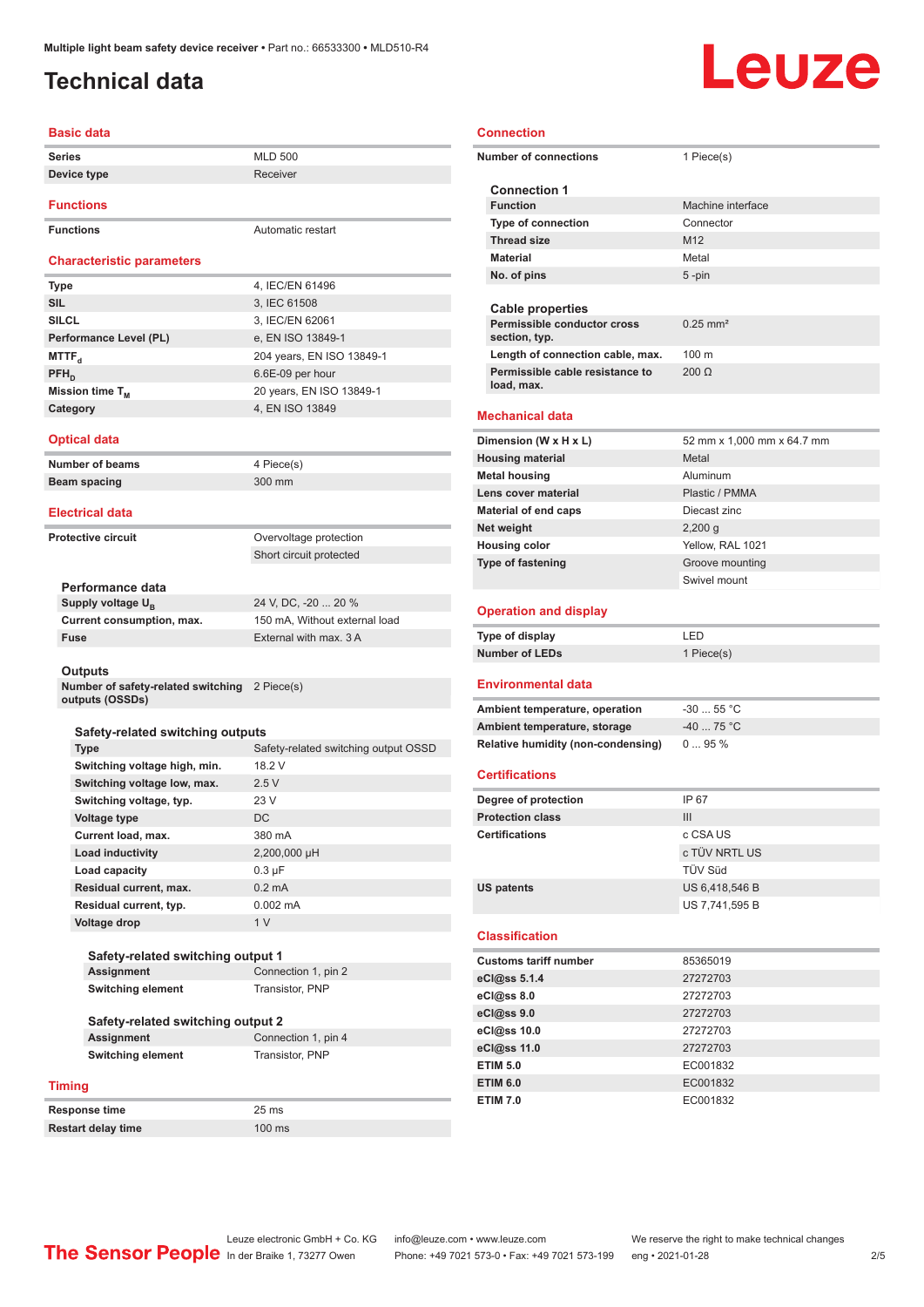## <span id="page-2-0"></span>**Dimensioned drawings**

Leuze

All dimensions in millimeters





## **Electrical connection**

**Connection 1**

| <b>Function</b>    | Machine interface |
|--------------------|-------------------|
| Type of connection | Connector         |
| <b>Thread size</b> | M12               |
| <b>Type</b>        | Male              |
| <b>Material</b>    | Metal             |
| No. of pins        | $5$ -pin          |
| Encoding           | A-coded           |

| Pin            | <b>Pin assignment</b> | <b>Conductor color</b> |  |
|----------------|-----------------------|------------------------|--|
|                | $+24V$                | <b>Brown</b>           |  |
| $\overline{2}$ | OSSD1                 | White                  |  |
| 3              | 0 <sub>V</sub>        | <b>Blue</b>            |  |
| $\overline{4}$ | OSSD <sub>2</sub>     | <b>Black</b>           |  |
| 5              | n.c.                  | Gray                   |  |

## **Operation and display**

| <b>LED</b> | <b>Display</b>          | <b>Meaning</b>                                       |
|------------|-------------------------|------------------------------------------------------|
|            | Red, continuous light   | OSSD off.                                            |
|            | Green, continuous light | OSSD on                                              |
|            | Red, flashing, 1 Hz     | External error                                       |
|            | Red, flashing, 10 Hz    | Internal error                                       |
|            | Green, flashing, 1 Hz   | Weak signal, device not optimally aligned or soiled. |

#### **Suitable transmitters**

| Part no. | <b>Designation</b> | <b>Article</b>                                      | <b>Description</b>                                                                                                            |
|----------|--------------------|-----------------------------------------------------|-------------------------------------------------------------------------------------------------------------------------------|
| 66501300 | MLD500-T4          | Multiple light beam<br>safety device<br>transmitter | Operating range: 0.5  50 m<br>Number of beams: 4 Piece(s)<br>Beam spacing: 300 mm<br>Connection: Connector, M12, Metal, 5-pin |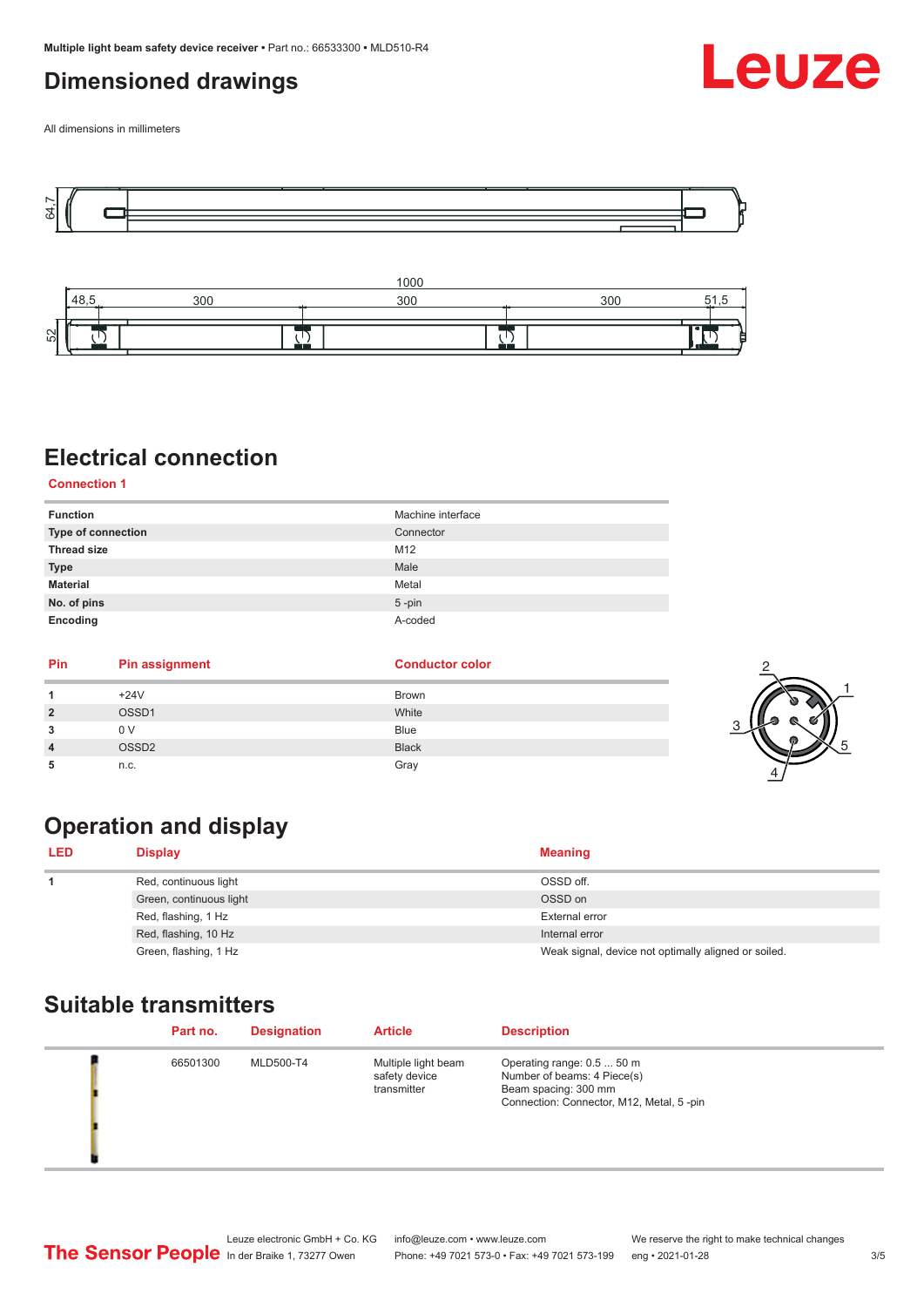## <span id="page-3-0"></span>**Part number code**



Part designation: **MLDxyy-zab/t**

| <b>MLD</b> | Multiple light beam safety device                                                                                                                                                                                                                                                                 |
|------------|---------------------------------------------------------------------------------------------------------------------------------------------------------------------------------------------------------------------------------------------------------------------------------------------------|
| x          | <b>Series</b><br>3: MLD 300<br>5: MLD 500                                                                                                                                                                                                                                                         |
| yy         | <b>Function classes</b><br>00: transmitter<br>10: automatic restart<br>12: external testing<br>20: EDM/RES<br>30: muting<br>35: timing controlled 4-sensor muting                                                                                                                                 |
| z          | Device type<br>T: transmitter<br>R: receiver<br>RT: transceiver<br>xT: transmitter with high range<br>xR: receiver for high range                                                                                                                                                                 |
| a          | Number of beams                                                                                                                                                                                                                                                                                   |
| b          | Option<br>L: integrated laser alignment aid (for transmitter/receiver)<br>M: integrated status indicator (MLD 320, MLD 520) or integrated status and muting indicator (MLD 330, MLD 335, MLD 510/A, MLD 530,<br>MLD 535)<br>E: connection socket for external muting indicator (AS-i models only) |
| /t         | Safety-related switching outputs (OSSDs), connection technology<br>-: transistor output, M12 plug<br>A: integrated AS-i interface, M12 plug, (safety bus system)                                                                                                                                  |
|            | <b>Note</b>                                                                                                                                                                                                                                                                                       |
|            | $\&$ A list with all available device types can be found on the Leuze website at www.leuze.com.                                                                                                                                                                                                   |

## **Accessories**

## Connection technology - Connection cables

|   | Part no. | <b>Designation</b> | <b>Article</b>   | <b>Description</b>                                                                                                                                           |
|---|----------|--------------------|------------------|--------------------------------------------------------------------------------------------------------------------------------------------------------------|
| W | 50133859 | KD S-M12-5A-P1-020 | Connection cable | Connection 1: Connector, M12, Axial, Female, A-coded, 5-pin<br>Connection 2: Open end<br>Shielded: Yes<br>Cable length: 2,000 mm<br>Sheathing material: PUR  |
|   | 50133860 | KD S-M12-5A-P1-050 | Connection cable | Connection 1: Connector, M12, Axial, Female, A-coded, 5-pin<br>Connection 2: Open end<br>Shielded: Yes<br>Cable length: 5,000 mm<br>Sheathing material: PUR  |
|   | 50136146 | KD S-M12-5A-P1-250 | Connection cable | Connection 1: Connector, M12, Axial, Female, A-coded, 5-pin<br>Connection 2: Open end<br>Shielded: Yes<br>Cable length: 10,000 mm<br>Sheathing material: PVC |